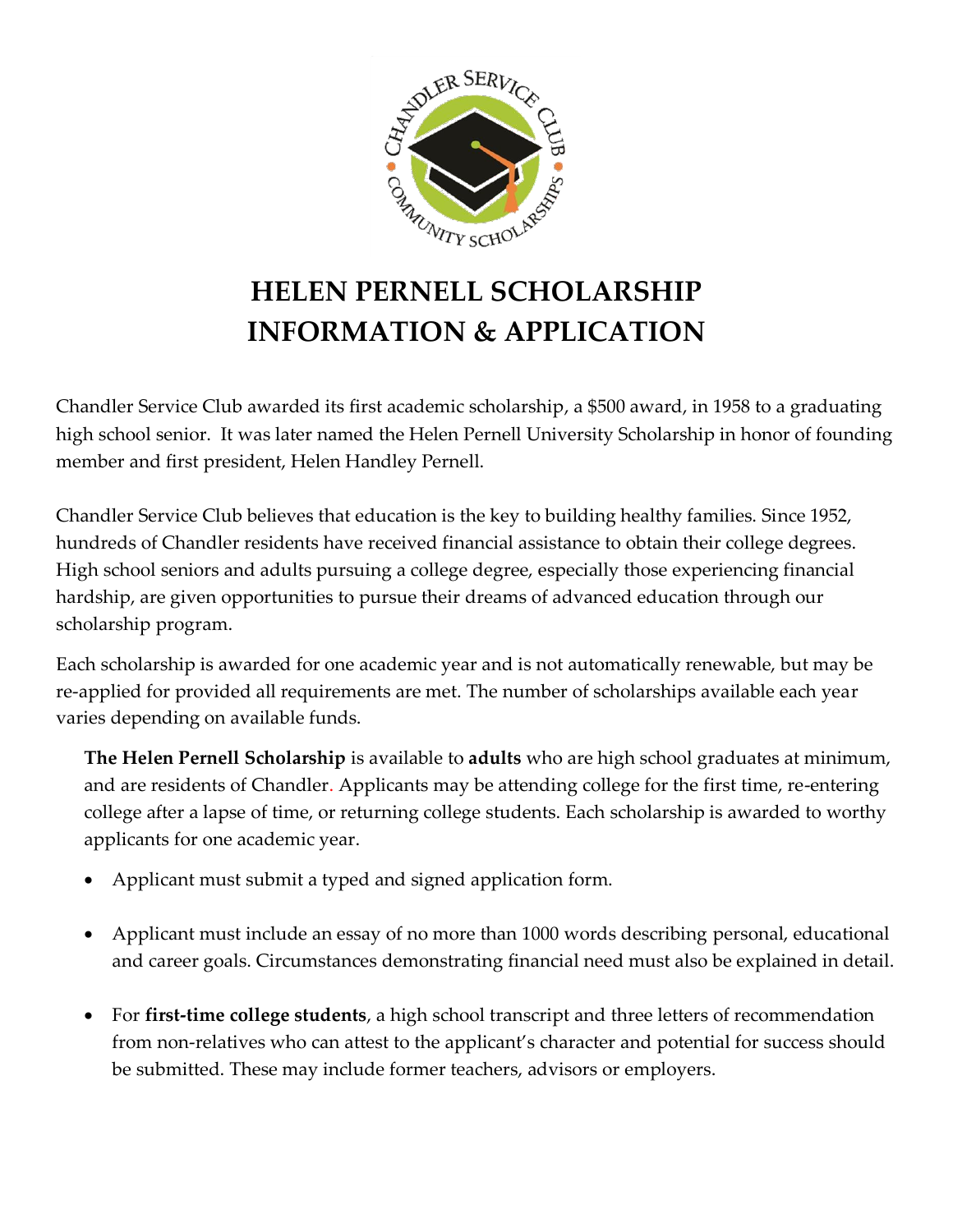- For **re-entry and returning college students**, a college transcript from most recent school attended and three letters of recommendation from non-relatives that can attest to the applicant's character and potential for success should be submitted. These may include former or current teachers, advisors, counselors or employers.
- Applicant must have a minimum of 2.5 grade point average.
- Applicant must have applied to or be enrolled in an accredited public or private community college or university within the state of Arizona as a full time student (minimum or 12 units or credits per semester).\*
- Proof of enrollment must be shown prior to receiving the scholarship funds prior to each semester.
- The scholarship is for one academic year and is to be used for tuition, books and other academic related fees.
- Scholarship recipients must maintain a minimum 2.5 grade point average.
- Scholarship funds will be paid directly to the school prior to each semester.
- A Helen Pernell Scholarship recipient may re-apply for each academic year for which financial assistance is needed, provided all scholarship requirements have been met.
- A Chandler Service Club Community Scholarship may be awarded to the same individual for no more than five consecutive academic years.

\* Previous Chandler Service Club Community Scholarship recipients (prior to 2015) attending an out-of-state school are grandfathered and may re-apply.

**Completed application and all required documents must be postmarked or emailed no later than April 2, 2022. Faxed copies will not accepted. Late or incomplete applications will not be considered. Scholarship recipients will be notified in mid-April.**

> **Please mail to: Chandler Service Club Community Scholarships P.O. Box 1243 Chandler, AZ 85244 Contact Mrs. Billie Ross at [scholarship.csc@gmail.com](mailto:scholarship.csc@gmail.com) for questions.**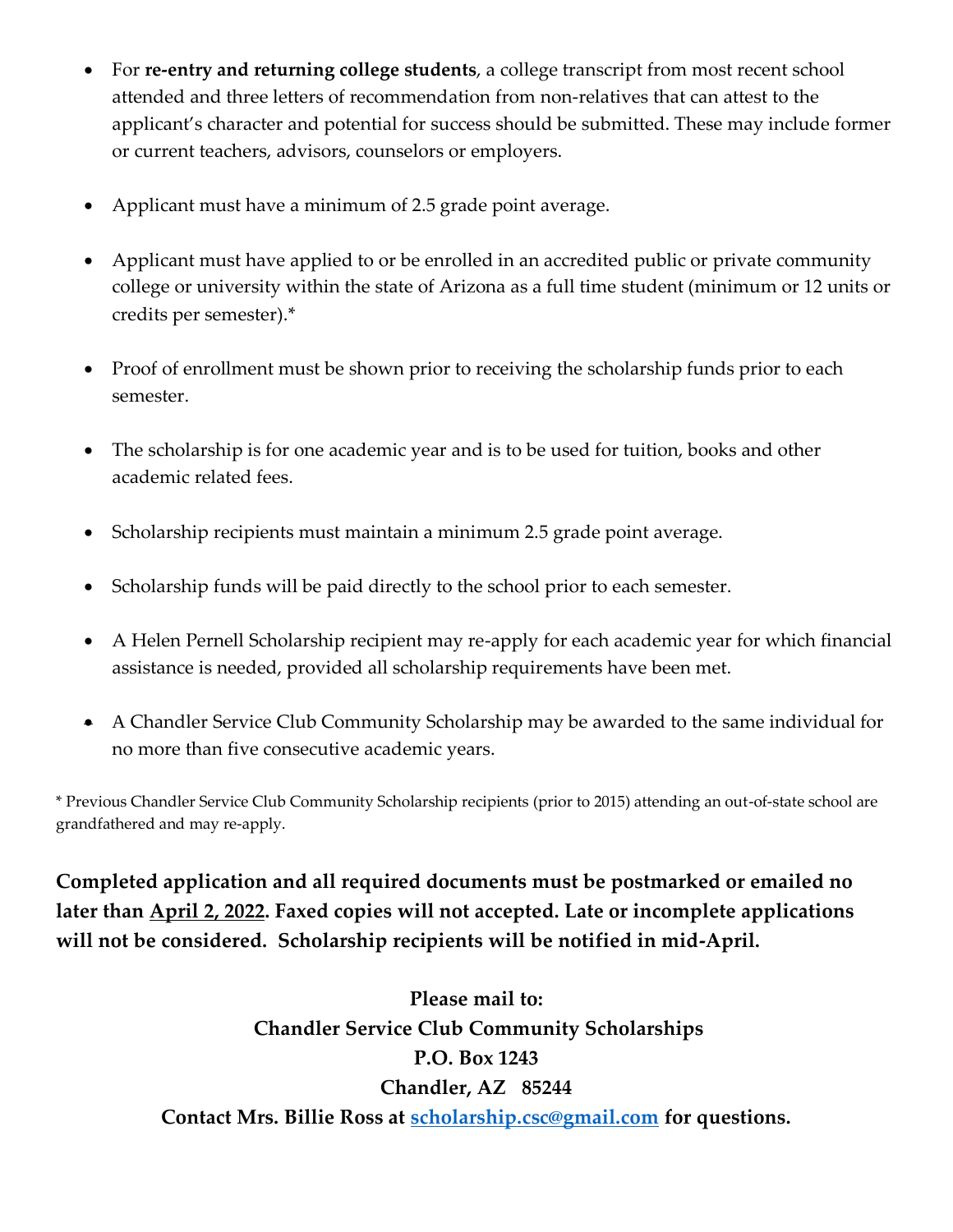

## **I. Personal Information**

| <b>Last Name:</b>                                         |                        |                      | <b>First Name:</b>           |                       |                    | M.I. |
|-----------------------------------------------------------|------------------------|----------------------|------------------------------|-----------------------|--------------------|------|
| <b>Residence Address:</b>                                 |                        |                      |                              |                       | Apt/Room:          |      |
| City:                                                     |                        |                      | State:                       |                       | Zip Code:          |      |
| <b>Mailing Address:</b>                                   |                        |                      |                              |                       | Apt/Room:          |      |
| City:                                                     |                        |                      | State:                       |                       | Zip Code:          |      |
| Email:                                                    |                        |                      | <b>Home Phone:</b>           |                       | <b>Cell Phone:</b> |      |
| Previous Chandler Service Club Scholarship Recipient? Y/N |                        |                      |                              |                       | Year(s)            |      |
| <b>Social Security Number:</b>                            |                        |                      | Date of Birth:               |                       | Gender:            |      |
|                                                           | <b>US Citizen? Y/N</b> |                      |                              | Arizona Resident? Y/N |                    |      |
| <b>Currently Employed? Y/N</b>                            |                        | Place of Employment: |                              |                       |                    |      |
|                                                           | <b>How Long:</b>       |                      |                              | # Hours Weekly:       |                    |      |
| Will you be employed while attending college? Y/N         |                        |                      |                              | # Hours Weekly:       |                    |      |
| <b>Marital Status:</b>                                    |                        |                      | <b>Number of Dependents:</b> |                       |                    |      |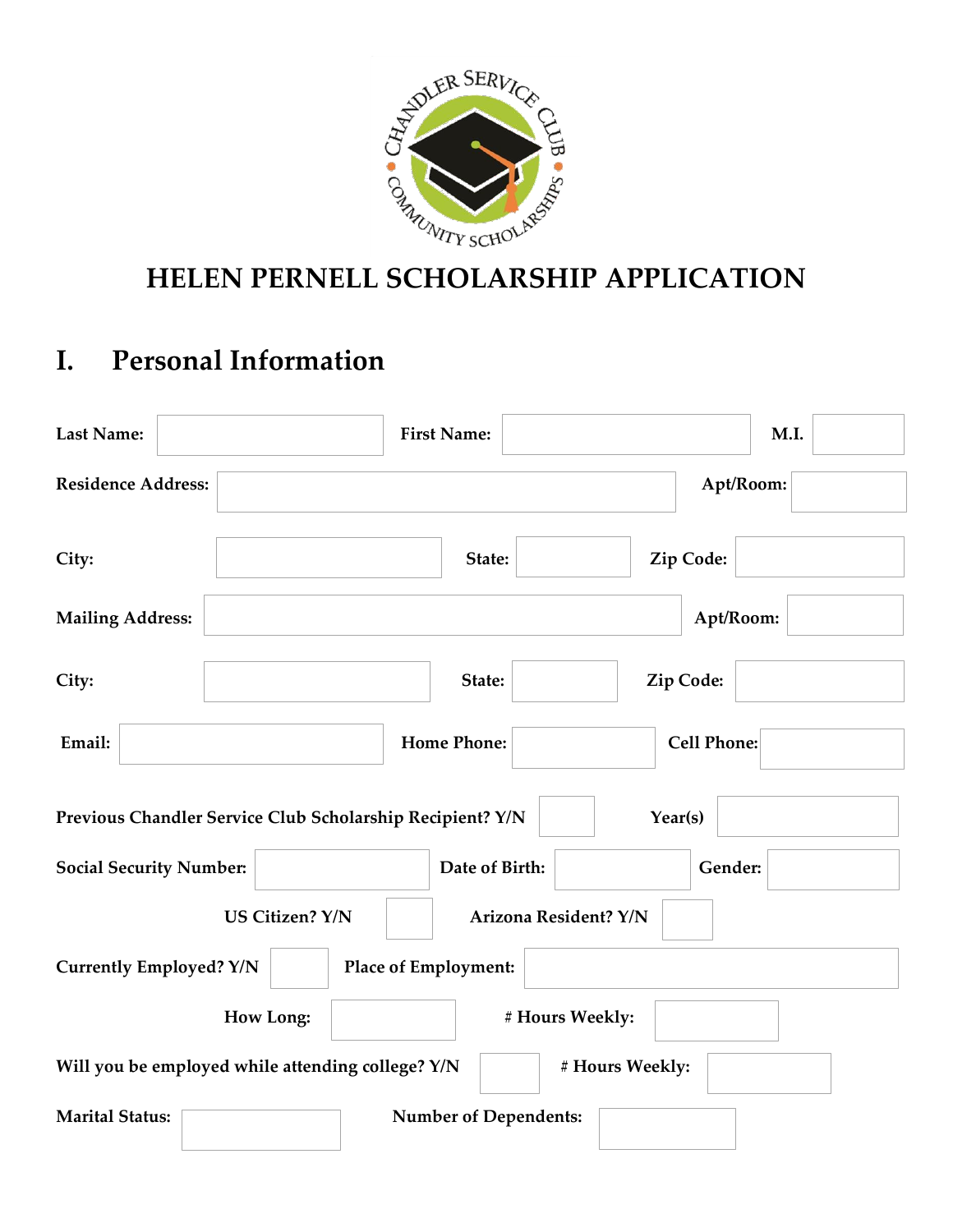## **II. Academic Information**

| <b>Last School Attended:</b>                                      | <b>Graduation Date:</b> |
|-------------------------------------------------------------------|-------------------------|
| School you are planning to attend for the 2022-23 Academic Year:  |                         |
| Academic Level 2022-23:<br>Freshman<br>Sophomore                  | Senior<br>Junior        |
| Major:<br>Degree:                                                 |                         |
| Number of Credit Hours Planned for 2022-23: Fall<br><b>Spring</b> | Summer:                 |
| <b>Cumulative GPA:</b><br><b>Anticipated Graduation Date:</b>     |                         |
| Intended<br>Career or Job:                                        |                         |

## **III. Financial Information**

### **Estimated support for college that you will receive for the upcoming academic year:**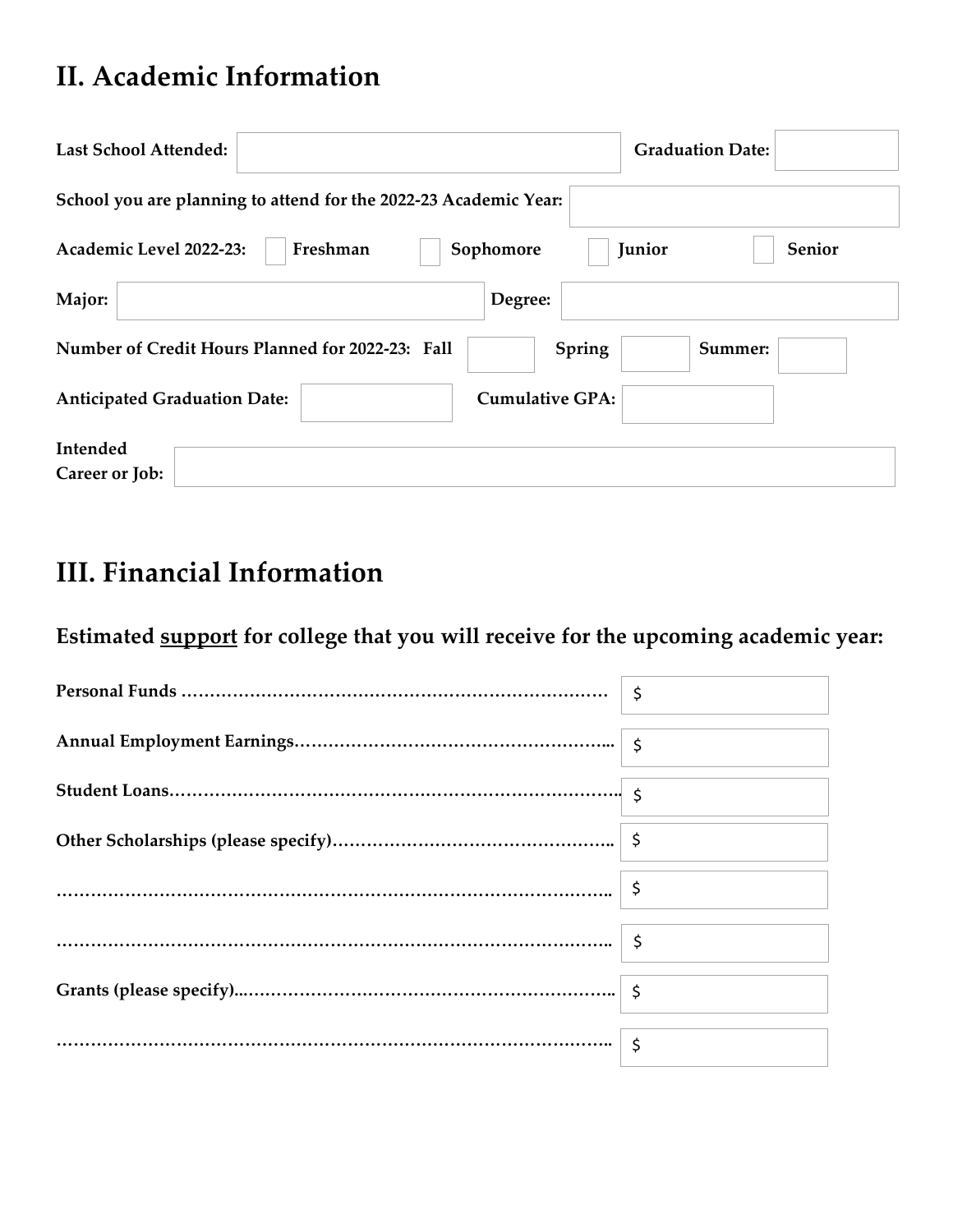### **Financial Information (cont'd.)**

## **Estimated expenses for the upcoming academic year:**

| $\ddot{\varsigma}$ |
|--------------------|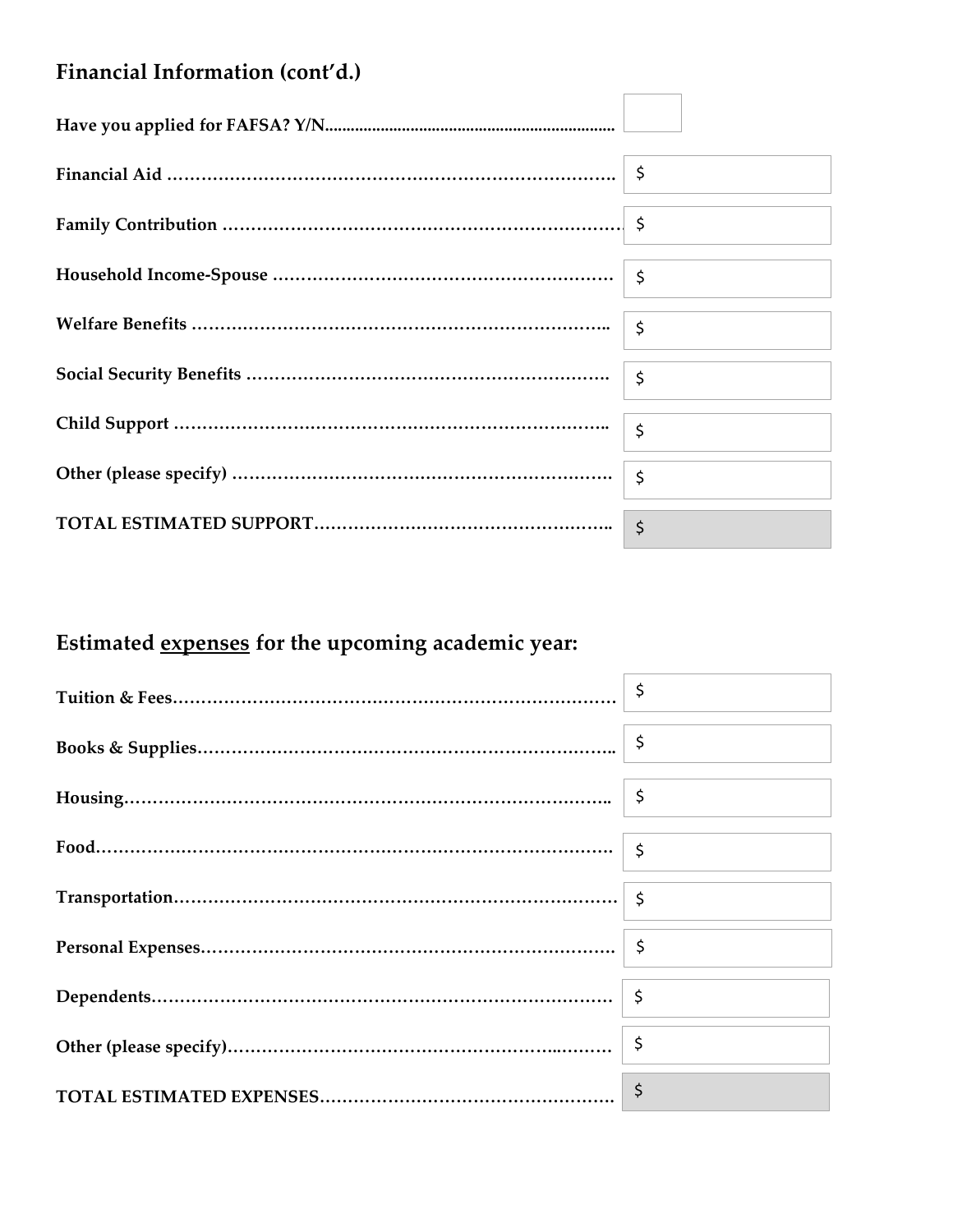## **IV. Essay**

**Please attach a typed essay, no greater than 1000 words, describing your background, educational and career goals and financial circumstances that may affect your ability to afford the cost of education. Please explain how this scholarship will assist you in achieving your goals. Essays longer than 1000 words will be disqualified.**

## **V. Affidavit**

 **I hereby certify that I have completed all of the information requested in this application and that it is true and correct. I acknowledge that all of the information in this application may be disclosed to third parties for the purpose of scholarship award consideration. If I am selected for a scholarship award, I hereby authorize the release of information about myself for use in publicity related to the Chandler Service Club Community Scholarship Program. I further agree that I will notify Chandler Service Club promptly of any change in my educational pursuits that would affect my eligibility for this award Give examples if what this means: withdrawl from the school or dropping classes, change in full time status, excess of funds from other scholarships, grants or private funds. Do you want to add anything here about refunding any unused scholarship dollars (or applying them to the next semester's academic costs)** 

| $\sim$<br>ı <b>ture:</b><br>$Sign^-$<br>ີ |  | $\mathbf{a}$ |  |
|-------------------------------------------|--|--------------|--|
|-------------------------------------------|--|--------------|--|